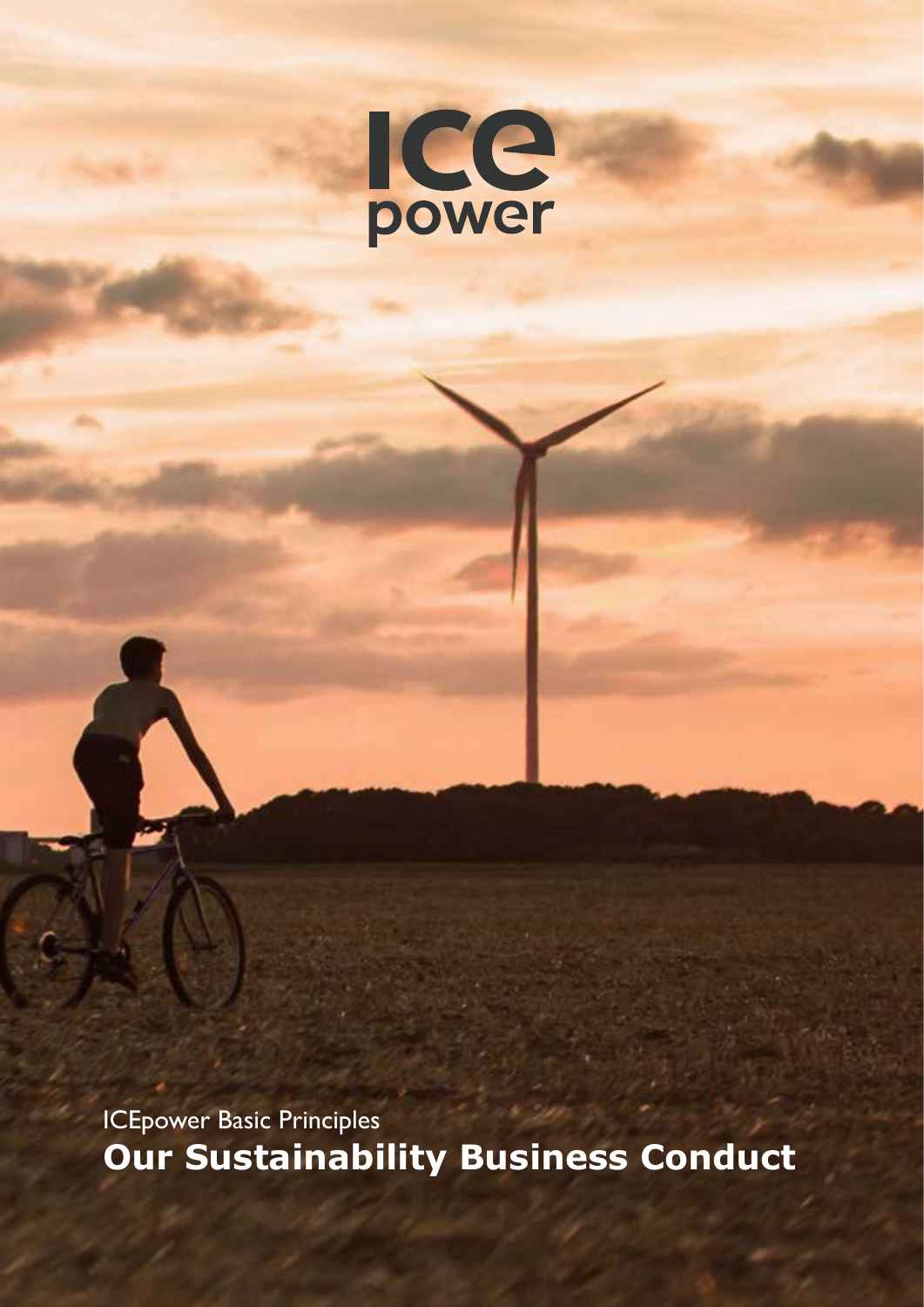**ICEpower Basic Principles**

# **TOWARDS A SUSTAINABLE ICEpower**

**We are pleased to introduce The Corporate Social responsibility (CSR) of ICEpower A/S.**

**We would like to demonstrate how ICEpower takes responsibility for contributing, while managing adverse impacts on, internationally agreed principles for sustainable social, environmental, and economic development as well as how ICEpower seek to ensure that our business relationships act responsible.**



ICEpower's commitment to sustainability is based on the internationally agreed core principles for sustainable development; human rights (including labor rights), environment (including climate), and anti-corruption. The principles are listed by the UN Global Compact and made operational through the UN Guiding Principles on Business and Human rights (UNGPs) and the OECD Guidelines for Multinational Enterprises (OECD).

- A Sustainability Policy | [LINK](https://icepoweraudio.com/sustainability-policy/)
- A Business Relationships (RBR) Code of Conduct (CoC) [LINK](https://icepoweraudio.com/code-of-conduct-for-business-relationship/)
- A Code of Conduct for Employees (CoC) [LINK](https://icepoweraudio.com/code-of-conduct-for-employees/)
- Established operational grievance mechanisms in ICEpower (incl. a whistle-blower system)
- A Three-Year Implementation Plan for Sustainability

ICEpower complies with regulations, wherever we operate. Distinct from this, our commitment means that ICEpower, and its subsidiaries, continuously identifies, prevents, or mitigates, our risk of adverse impacts in relation to the core principles. We communicate how we manage such impacts. Where we cause or contribute to adverse impacts, we will provide for access to remedy. We will also seek to make a difference for sustainability, where ICEpower can make a difference.

**This means, that ICEpower has implemented and complies to the 2011 Management Standard Process by the UN Guiding Principles (UNGP/OECD) on Business and Human Rights and the OECD guidelines for Multinational Enterprises (OECD).**

**ICEpower has created an ICEpower Policy Commitment covering social, environmental, and economic sustainability including our first (2022) social, environmental and economic impact assessment. Our Due Diligence on ICEpower is available on request.**

#### **ICEpower's Management System meets UNGPs three requirements:**

- A Policy Commitment
- A Due Diligence (including Identification, Prevention/Mitigation, Accounting for (tracking communicating))
- Way of remediation

These processes are in place at ICEpower and ICEpower assumes, expects, and demands the same from all our business relationships (EU Non-financial Reporting Directive – new EU 'Corporate Sustainability Reporting Directive').

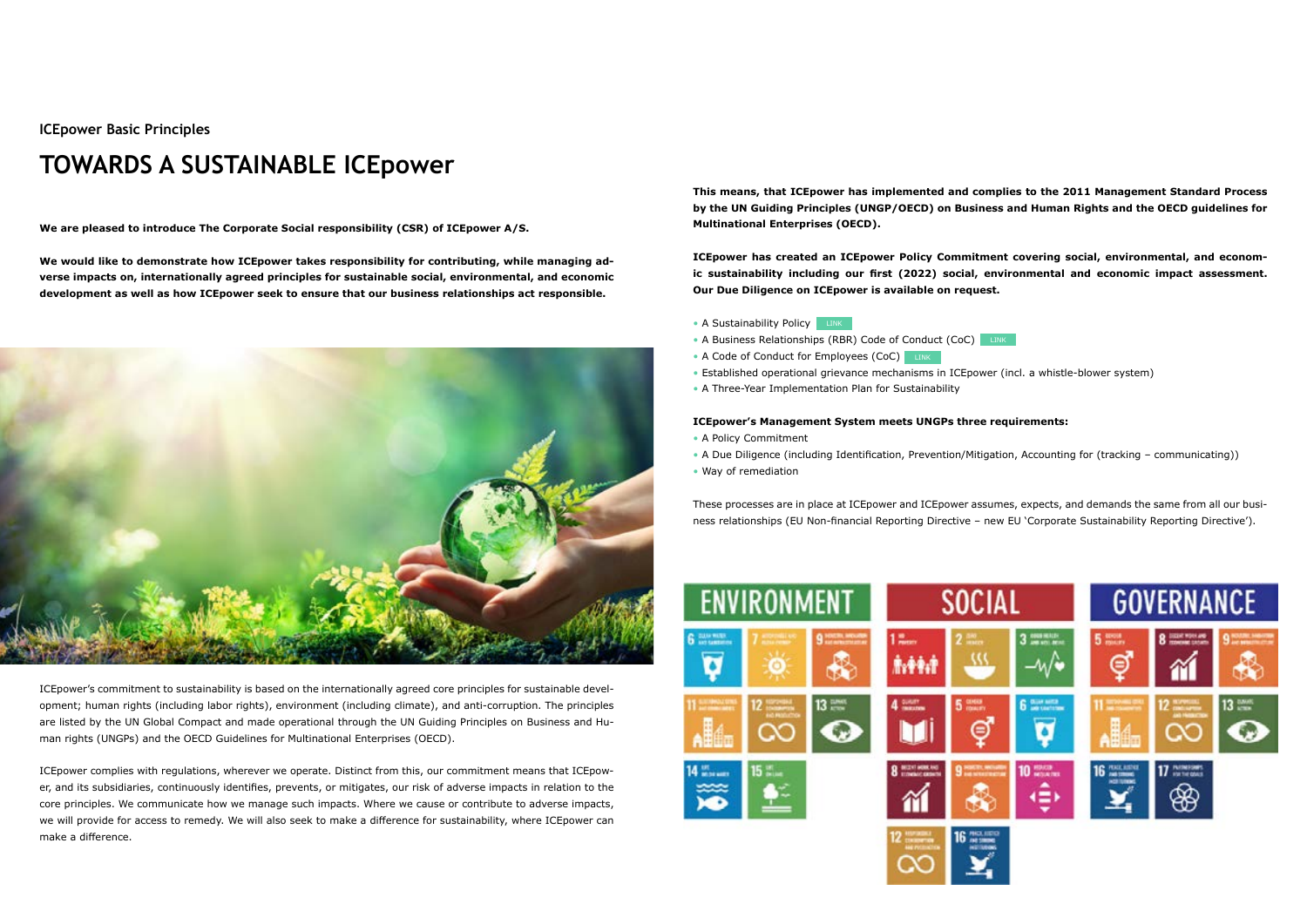### **Responsibility in Business Relationships**

It hereby follows that ICEpower requires all our business relationships (BR) to have adequate policies and processes in place, ensuring that they manage adverse impacts. ICEpower will from time to time check their processes (and latest Impact Assessments) incl.

- Policy Commitment
- Information on handling of severe impacts
- Impact assessment from where it is produced
- Information on their handling of Business Relationships.

Acc to The Foundational Principle 14, the responsibility applies to all enterprises regardless of their size, sector, operational context, ownership, and structure. The scale and complexity of the means through which our relationships meet that responsibility varies according to these factors and with the severity of our business relationship's adverse human rights impacts.

Our minimum expectations towards our Business Relationships are therefore (and in accordance with the UNGP), that our Business Relationships:

- Include their expectations to their Business Relationships in their Policy Commitment
- Adhere and comply with UNGPs
- Assesses their contribution to adverse impacts (incl. making it available for ICEpower and others)
- Info to ICEpower (and others) on 'known' severe impacts that our Business Relationships cause or contribute to.

ICEpower express our expectations to all our Business Relationships in our Code of Conduct, in this document as well as in other kinds of direct inquiries.

We will assess selected Business Relationship's due diligence processes as well as collaborate with those on proper implementation.

If severe adverse impacts are identified going forward, we see it as our responsibility to use and build leverage, also in cases where ICEpower does not contribute to the impacts. ICEpower needs to ensure that impacts ceases and do not re-occur, (and that victims get access to remedy).

Going forward ICEpower will communicate our expectations to our Business Relationships through our Policy Commitment and Code of Conducts for Business Relationships.

ICEpower acknowledges that the 'business world' is in a transition period and that not all countries and all enterprises yet have understood and been met with local requirements on implementing and adherence to the UNGPs.

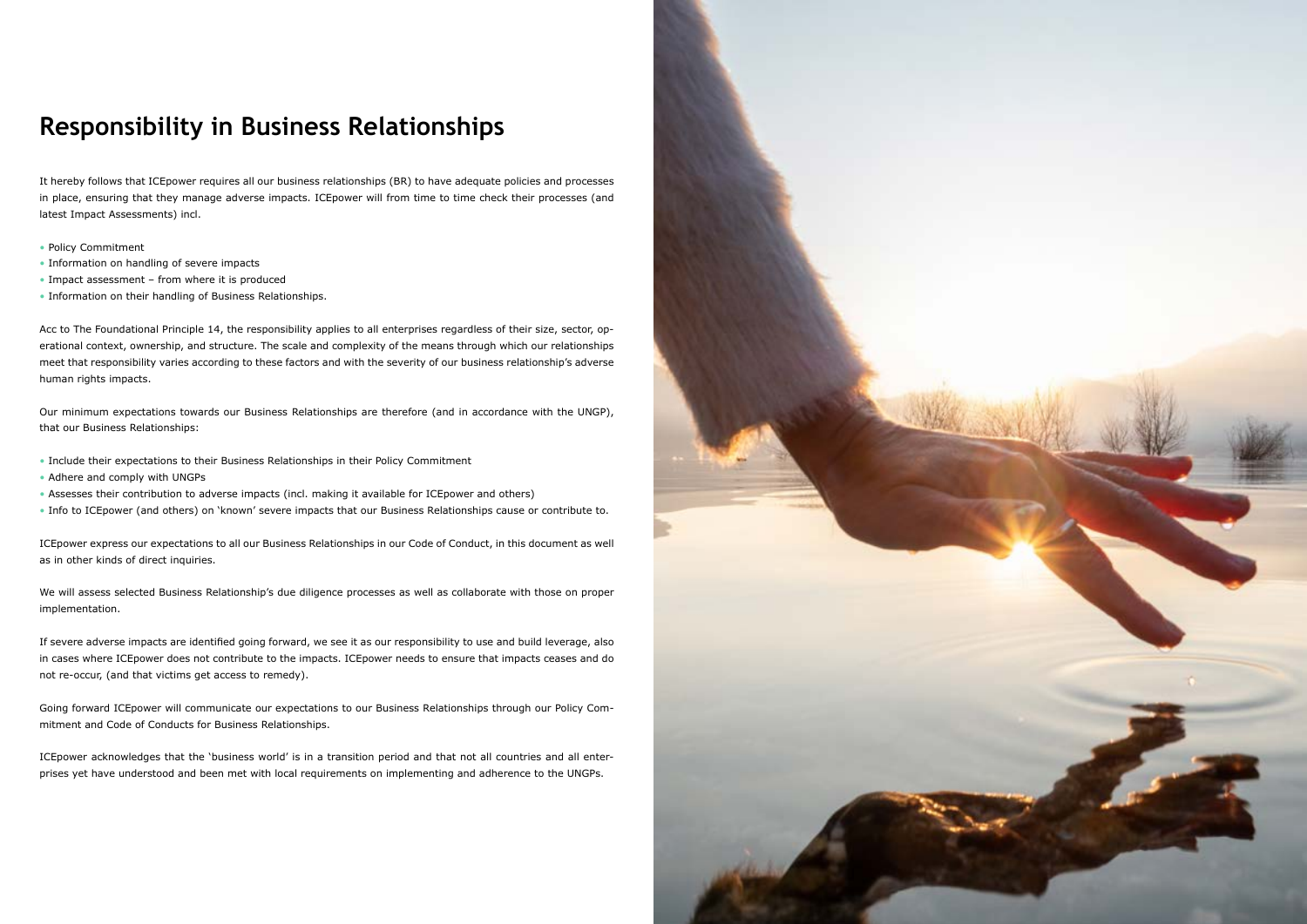# **Assessing Human Rights, Environment and Economic Impact**

**Regarding our responsibility for Human Rights, Environment and Economic (Governance) Impact ICEpower complies with the 5 requirements:**

- 1. Approved by Top Management (Board of Directors)
- 2. Informed by relevant and sufficient human rights expertise (QA)
- 3. The HuRi expectations are stipulated to all relevant stakeholders (incl. employees and BR)
- 4. Publicly available at www.icepower.dk
- 5. Embedded throughout our business

**Acc. To Foundational Principle 15 ICEpower has, in order to meet our responsibility to respect human rights, policies and processes appropriate to our size and circumstances, the following in place:**

a) The ICEpower policy commitment is in place.

We have not engaged impacted stakeholders. Sharing our assessments with such stakeholders as part of the process going forward will ensure meaningful engagement.

b) ICEpower has established a human rights due diligence process in which we identify, prevent, mitigate, and account for how we address our impacts on human rights; and

c) A process in which we enable remediation of any adverse human rights impact we cause or to which we contribute. We have not previously tracked and managed human rights / environment / corruption impacts (prior to 2022). Consequently, the first assessment will note all impacts as 'Potential' impacts, notwithstanding the fact that actual impacts may have occurred during the previous years. Actual adverse impacts will be noted for the future.

Similarly, we have not yet applied expectations of responsible business conduct to our business relationships in alignment with the UNGPs. We expect that establishing such practice with time will enable us to better identify severe impacts that we are merely 'linked to'.

Regarding our first impact assessment, we have evaluated ourselves in relation to Human Rights (48 areas), Environment (20 areas), and Economic impact (16 areas).

Regarding Human Rights we strongly adhere to the fundamental principle on Human Rights as protecting human beings against discrimination, violence, and hatred involving discrimination. However, and at the same time Human Rights does not stipulate that human beings (minority/majority) have the right not to be offended.



 $000000$ 

 $\circ \circ \circ \circ$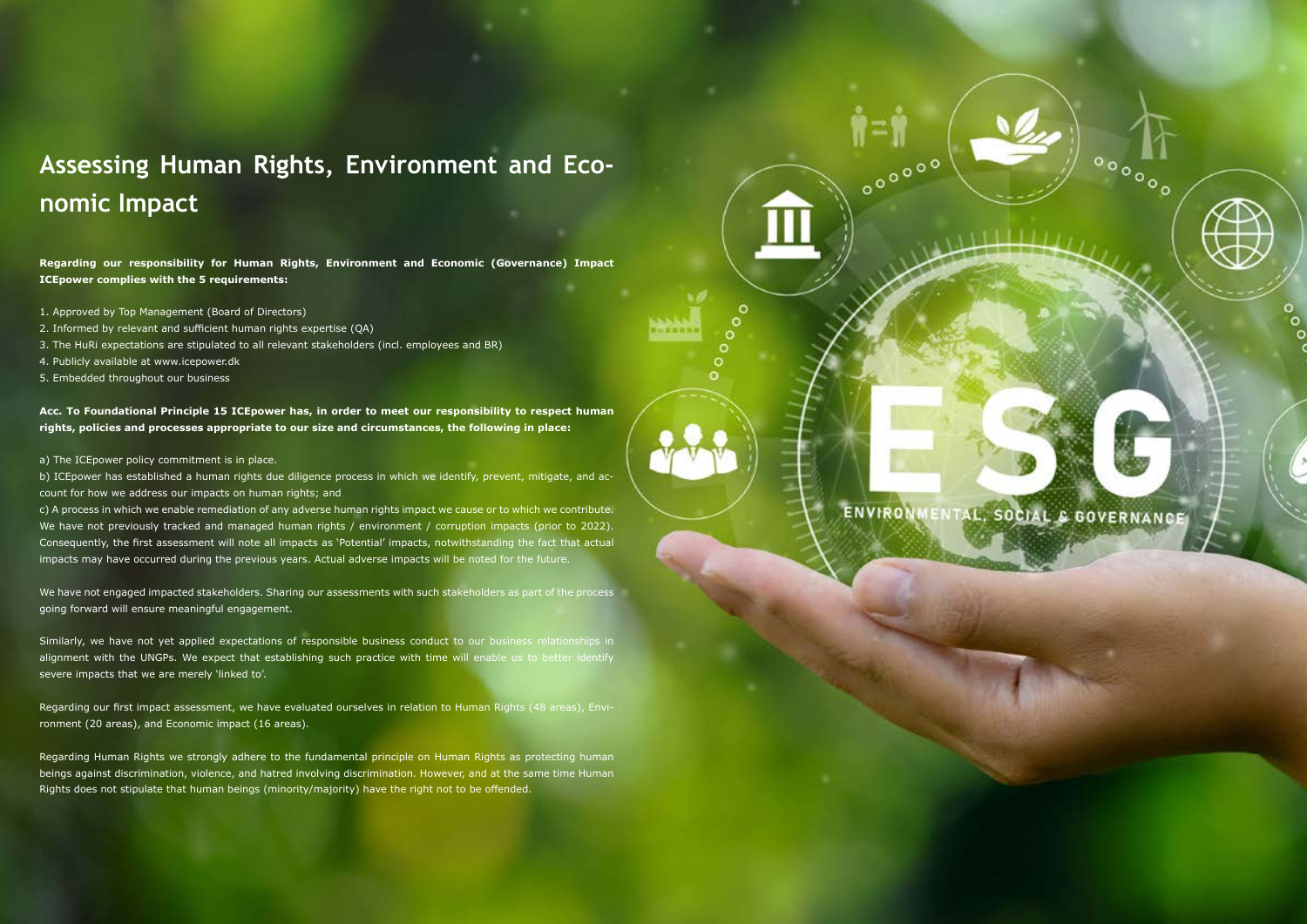## **Environment**

**ICEpower A/S was in the beginning of this century one of the first companies in the world to make efficient amplifiers and make these amplifiers available for the entire audio industry.**



Class D amps are often mistakenly referred to as digital amplifiers because this approach to decimated waveform reproduction bears a great deal of similarity to the way sampled digital audio is stored and reproduced. Essentially it uses a very fast series of rectangular pulses to represent the amplitude and timing characteristics of the waveform instead of simply amplifying the original waveform signal shape intact.

This modulation, ideally, occurs at a much higher frequency than is audible, and a low pass filter is employed to restore the original waveform and keep the switching noise of this modulation out of the audible band.

The primary benefit to this method is efficiency – 85-90% operating efficiencies are common and ICEpower creates efficiency > 90%. And because higher efficiency means less thermal loss, simpler and smaller heatsinks can be employed, which dramatically cuts down on weight. In theory, there are no technological limits on how close to 100% efficiency a Class D amplifier can get – it is basically tradeoffs in relation to performance and cost.

On the other hand, legacy Class B, Class AB & Class A amplifiers have a fundamental limit of 78,5% efficiency – and only theoretically achieved at maximum output power. In a normal use case, these amplifiers operate at an efficiency well below 25%.

# **In its sense the very idea behind Class D amplification and switch mode power supply technology and**

**the idea by ICEpower has been and is - while producing ultimate quality sound experiences in a variety of audio products – to**

• Get rid of the heat (avoiding costly, bulky cooling systems) by reaching best-in-class efficiency while maintaining best-in-class audio performance with our proprietary Class D Technology thereby reducing the power consumption in a home or a professional environment

• ICEpower is the only non-semiconductor company having developed our own Class D technology in silicon, e. g. microchips. This enables ICEpower:

• To make the smallest and lightest weight amplifiers and power supplies thereby reducing the costs of transportation and use of energy to transport

• To greatly reduce the number of components needed to manufacture an amplification board – compared to our peers. Again, less use of components means lightweight, less use of natural resources and less energy consumption at all steps in the supply and value chain.

Although Class D technology can be said to have contributed to more sustainability, we consider this evolution for granted today – state of the art. The audio industry still omits CO2 when manufacturing audio products and especially in use cases by humans no matter whether the use is only idle or playing.

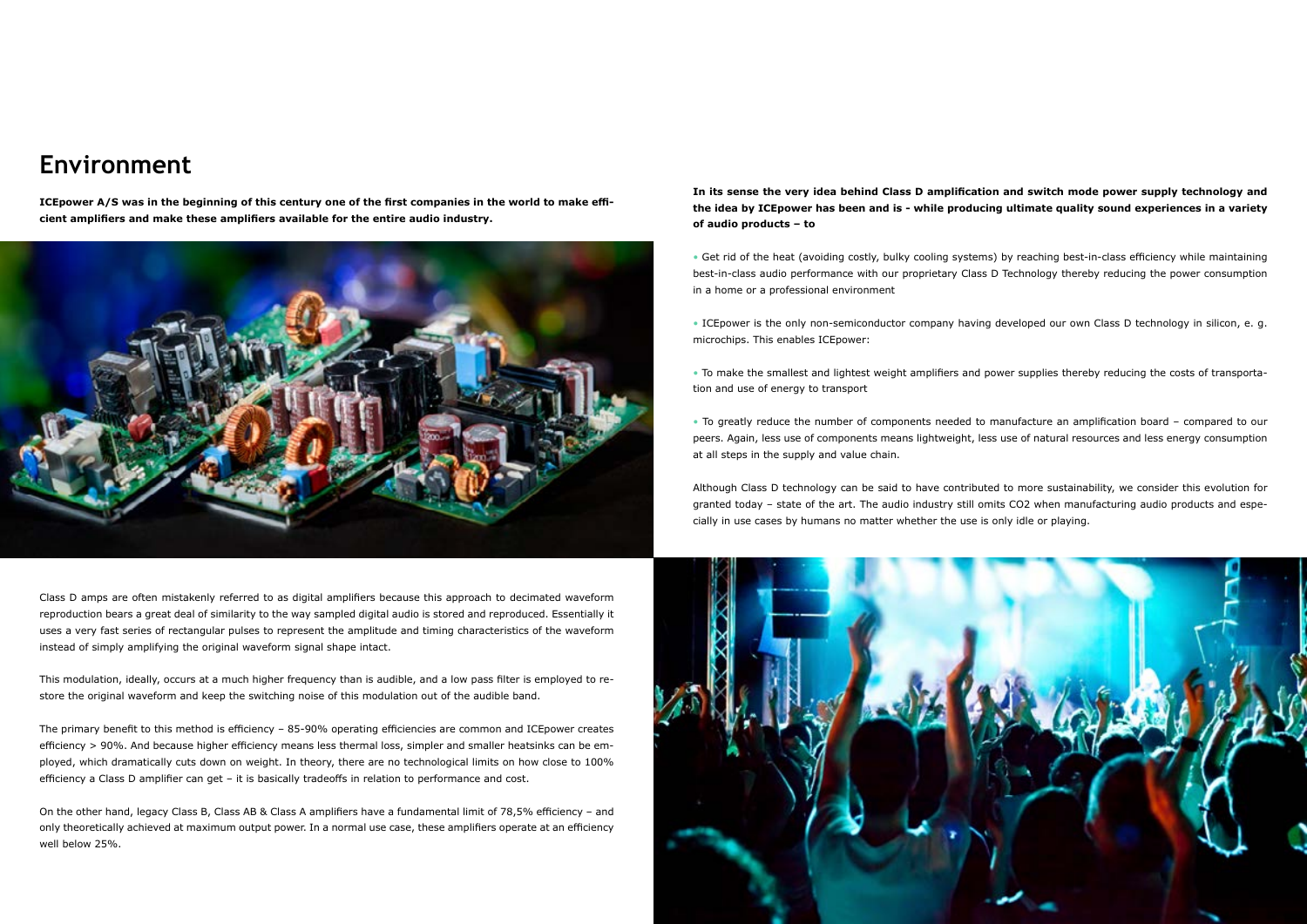## **The ICEpower CO2 Footprint**

ICEpower has estimated our CO2 emission footprint based on the Greenhouse Gas Protocol (GHGP). ICEpower has established reduction targets based on the Science-Based Targets initiative (SBTi). Based on ICEpower 2019 we have estimated a total of 22.469-ton CO2-emissions.  $c^{32}$ 

Scope 1 is estimated at app. 0,02% CO2 emission. Scope 2 at app. 0,2% CO2 emissions and thus Scope 3 at app. > 99% of total CO2-emissions.

### **Reducing The ICEpower CO2 Footprint, Scope 1 and 2**

As a Small / Medium sized company ICEpower obliges to a yearly reporting on Scope 1 and 2 emissions according to the Science-Based Target initiative settlement.

Fortunately, the Scope 2 emissions (district heating and electricity) will become greener and greener towards 2030 thus estimated at 9 gr CO2/kWh in 2030.

According to the SBTi reductions for SME (Small/Medium Enterprises) ICEpower has defined reduction targets under the 1,5 C (degree) target obliging to 46% absolute reduction in 2030 against 2019.

ICEpower obliges to the procedure for Target Setting Letter for SMEs in 2022 and has established targets (SBTs) accordingly.









### **Scope 2**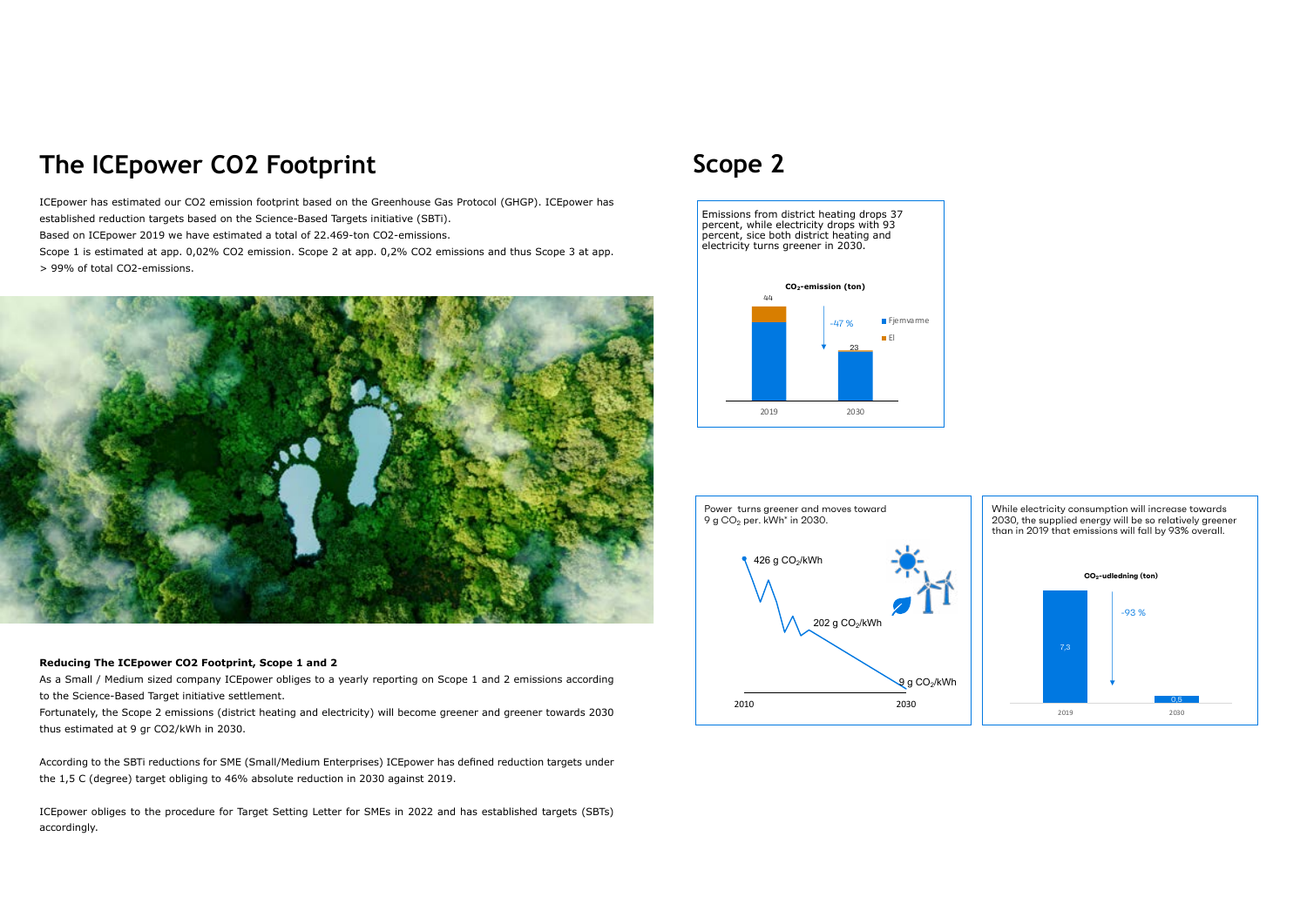#### **Reducing The ICEpower CO2 Footprint, Scope 3**

In Scope 3 we distinguish between Upstream CO2-emissions (manufacturing) and Downstream CO2-emissions (use cases among the end-users). End-users are either private users / consumers or professional users (commercial installation or live sound).



While ICEpower naturally is growing Y-on-Y, our absolute CO2-emissions are growing simultaneously. ICEpower expects to triple our sales during the coming 3-4 years and thereby generate 3-4 times as much CO2-emissions following our growth (upstream + downstream).

ICEpower has calculated that Upstream constitutes app. 12% of our Scope 3 emissions while the sold products (Downstream - use cases) constitutes 88%.

So, by far, the largest CO2-emissions happens as soon as the products are switched on no matter whether we are talking 'play mode' or 'idle mode'.

Needless to say, and most importantly, the global world must switch to green energy to solve this vast challenge. Energy must be from renewable sources. Water usage must be environmentally responsible and socially equitable.

This is of course not the case – on the contrary. A short product lifetime would result in even more products manufactured and distributed.

However, while much of the challenges concerning our environment and climate can be solved by energy from renewable sources; ICEpower is obliged to and feel a strong urge to improve on our Scope 3 emissions right now. In other words, simply waiting for sustainable energy to become available is not responsible.

#### **Product lifetime assessment**

ICEpower has +20 years of experience with products in the market. Based on this experience, an average product life of 8 years is assumed. Since most of the CO2 footprint is based on the usage of the product and not the manufacturing the actual CO2 footprint is proportional (more or less) to the lifetime – longer lifetime = more CO2 footprint which is contradictory, since this implies that reduced lifetime reduces CO2 footprint.

So, all in all, the very long product life cycles that ICEpower makes available for users (often 10-20 years) results in lesser products manufactured, distributed, and scrapped. The build quality and the technology of ICEpower enables state-of-the-art product lifetimes above most similar available audio products.

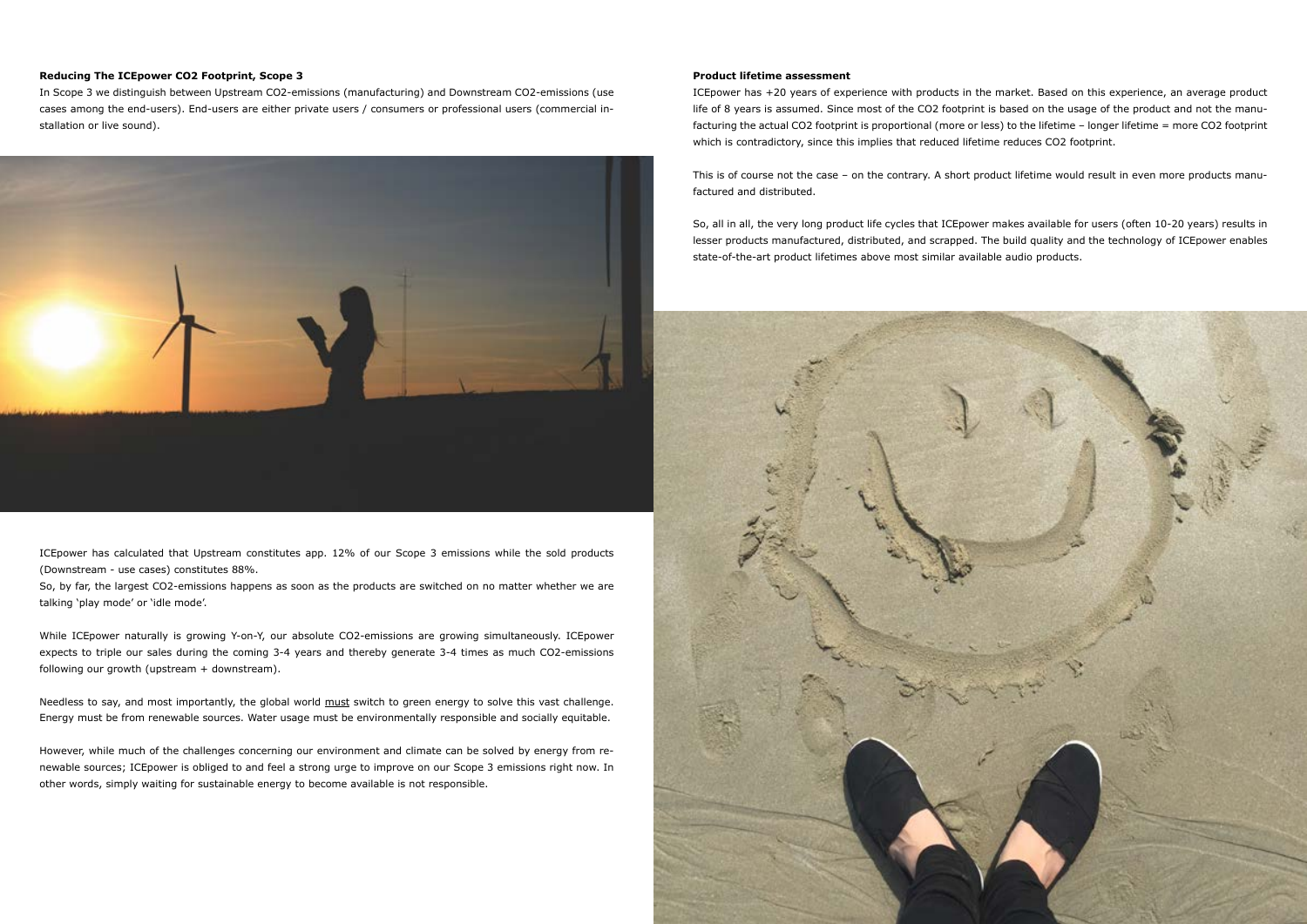

### **A Two Step Approach**

ICEpower finds that the power consumption of the products can be reduced by:

- 1. Design without significant material cost increase
- 2. Material selection with a not insignificant cost increase
- 3. A combination of the above

From April 2022 ICEpower has decided to work with above two / three steps to reduce Scope 3 emissions. In accordance with the SBTi, SMEs are obliged to measure (screening) and reduce Scope 3 in relative terms. So, while ICEpower expects a large growth during the coming 3-5 years, we also expect our Scope 3 emissions to grow in absolute numbers.

In relative terms we can improve going forward concerning all new (1) Audio Products (predominantly amplifiers and power supplies) and (2) Turnkey Solutions (predominantly finished goods products for specific, named audio customers) designed, developed and manufactured by ICEpower.

### **Step 1**

When new products, where this is the case are being manufactured in 2022 and in the coming years, ICEpower will measure and estimate the results and make the relevant comparisons to measure and make publicly available the relative CO2 emission improvements according to SBTi.

As a first step ICEpower has initiated technical design solutions that will impact and reduce power consumption for products in development. The key objective is to balance design effort, cost, and actual reductions. The effort solely driven by ICEpower will need to be neutral toward the customers. This will typically fall into the 1st category – Design.

#### **By design, ICEpower is currently doing the following actions and implementations.**

- 1. Faster transition to standby going from idle mode to standby mode after only 2min instead of 15min saves 1,5 hour of idle consumption per day
- 2. Reduced preamp consumption by only powering on active zones a saving of 7,5W (8zone) or 1,25W per zone in idle mode and music mode.

#### **Impact on the baseline consumption based on the above actions:**

### **Further ICEpower currently investigates potential CO2 emission reductions by improvements concerning:**

- Gate drive voltage
- Adjustable PSU rail voltages

#### **Step 2**

As second step, ICEpower has decided starting April 2022 to offer all our Turnkey Solution customers a choice upfront in terms of reduced power consumption as an effect of using premium materials (2nd category).

For each specific product ICEpower will initiate a discussion with the specific customer (the product owner) to propose the customer more sustainable product solutions. These discussions take place during the proposal phase where the concrete product is estimated with alternatives towards power consumption reduction and the related cost hereof.

By selecting state of the art materials, ICEpower can significantly reduce the power consumption. This comes with a significantly larger cost than the current market asks. So, if ICEpower still wants to be competitive in the segments where ICEpower plays a role, the customer will need to accept a higher product cost – for the benefit of reduced CO2 footprint.

The actual savings is estimated on the actual products. The identified main power consumption contributors are the Power MOSFETS, the Amplifier inductors, and PSU magnetics.

These are also some of the cost drivers for the products produced by ICEpower. We estimate that for a product costup in the range of 5% - 20% we can expect power savings of 10% - 35%. We hope that numerous competitive benefits for our customers can come into play by putting sustainable products into the market.

When new products, where this is the case are being manufactured in 2022 and in the coming years, ICEpower will measure and estimate the results and make the relevant comparisons to measure and make publicly available the relative CO2 emission improvements according to SBTi.



| Original power use | 29051kWh/day |
|--------------------|--------------|
| Initiative 1       | -3208kWh/day |
| Initiative 2       | -990kWh/day  |
| Savings in %       | 14%          |